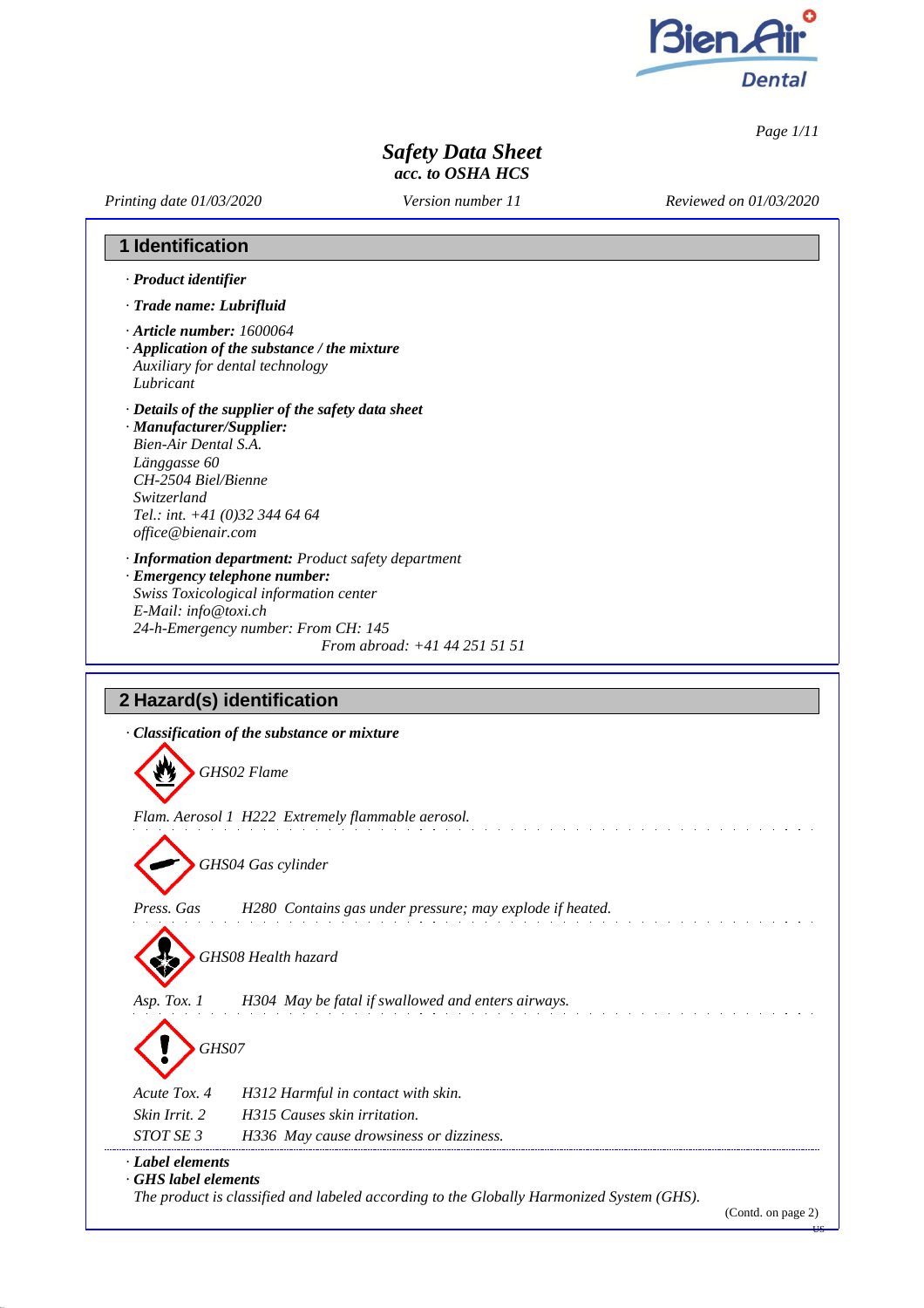*Printing date 01/03/2020 Version number 11 Reviewed on 01/03/2020*

*Trade name: Lubrifluid*



*· Chemical characterization: Mixtures*

*· Description: Active substance with propellant*

(Contd. on page 3)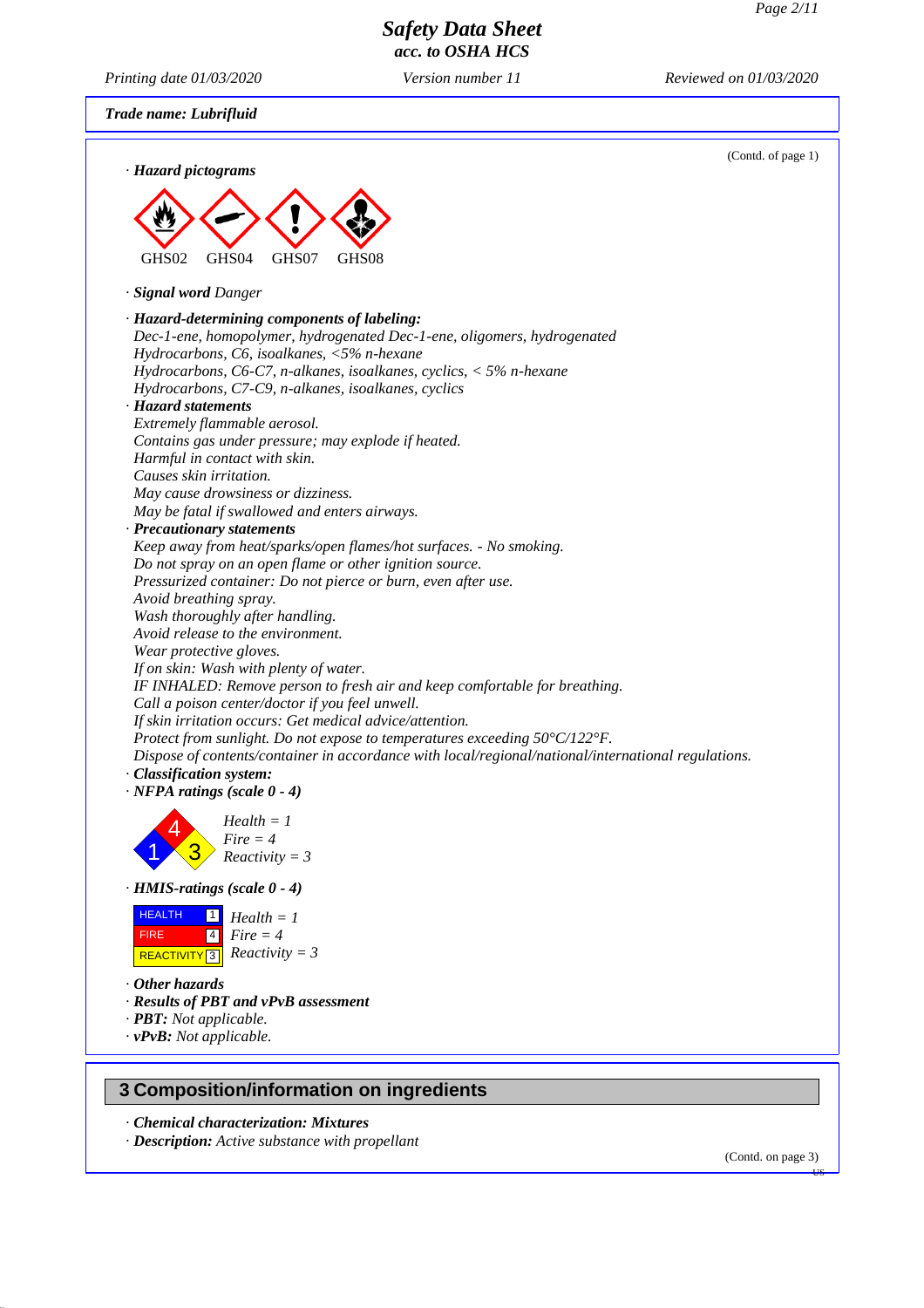*Printing date 01/03/2020 Version number 11 Reviewed on 01/03/2020*

*Trade name: Lubrifluid*

|                         |                                                                                    | (Contd. of page 2) |
|-------------------------|------------------------------------------------------------------------------------|--------------------|
| · Dangerous components: |                                                                                    |                    |
|                         | $75-28-5$ isobutane                                                                | 20-30%             |
|                         | $74-98-6$ propane                                                                  | 10-20%             |
|                         | 68037-01-4 Dec-1-ene, homopolymer, hydrogenated Dec-1-ene, oligomers, hydrogenated | $10 - 20\%$        |
|                         | 64742-49-0 Hydrocarbons, C6, isoalkanes, $\langle 5\% \text{ n-}h$ exane           | $10 - 20%$         |
|                         | 64742-49-0 Hydrocarbons, C6-C7, n-alkanes, isoalkanes, cyclics, $\lt 5\%$ n-hexane | $10 - 20%$         |
|                         | 64742-49-0 Hydrocarbons, C7-C9, n-alkanes, isoalkanes, cyclics                     | 10-20%             |
|                         | $124-38-9$ carbon dioxide                                                          | $1 - 10\%$         |
|                         | 68649-11-6 1-Decen, Dimer, hydriert                                                | $1 - 10\%$         |

#### **4 First-aid measures**

*· Description of first aid measures*

*· General information:*

*\**

- *Symptoms of poisoning may even occur after several hours; therefore medical observation for at least 48 hours after the accident.*
- *· After skin contact: Immediately wash with water and soap and rinse thoroughly.*
- *· After eye contact: Rinse opened eye for several minutes under running water.*
- *· After swallowing: If symptoms persist consult doctor.*
- *· Information for doctor:*
- *· Most important symptoms and effects, both acute and delayed No further relevant information available.*
- *· Indication of any immediate medical attention and special treatment needed*

*No further relevant information available.*

#### **5 Fire-fighting measures**

- *· Extinguishing media*
- *· Suitable extinguishing agents:*
- *CO2, extinguishing powder or water spray. Fight larger fires with water spray or alcohol resistant foam.*
- *· Special hazards arising from the substance or mixture No further relevant information available.*
- *· Advice for firefighters*
- *· Protective equipment: No special measures required.*
- *· Additional information*

*Collect contaminated fire fighting water separately. It must not enter the sewage system.*

### **6 Accidental release measures**

- *· Personal precautions, protective equipment and emergency procedures Wear protective equipment. Keep unprotected persons away.*
- *· Environmental precautions:*
- *Do not allow product to reach sewage system or any water course.*
- *Inform respective authorities in case of seepage into water course or sewage system.*

*Do not allow to enter sewers/ surface or ground water.*

- *· Methods and material for containment and cleaning up: Dispose contaminated material as waste according to item 13.*
- *Ensure adequate ventilation.*
- *· Reference to other sections*
- *See Section 7 for information on safe handling.*
- *See Section 8 for information on personal protection equipment.*

*See Section 13 for disposal information.*

(Contd. on page 4)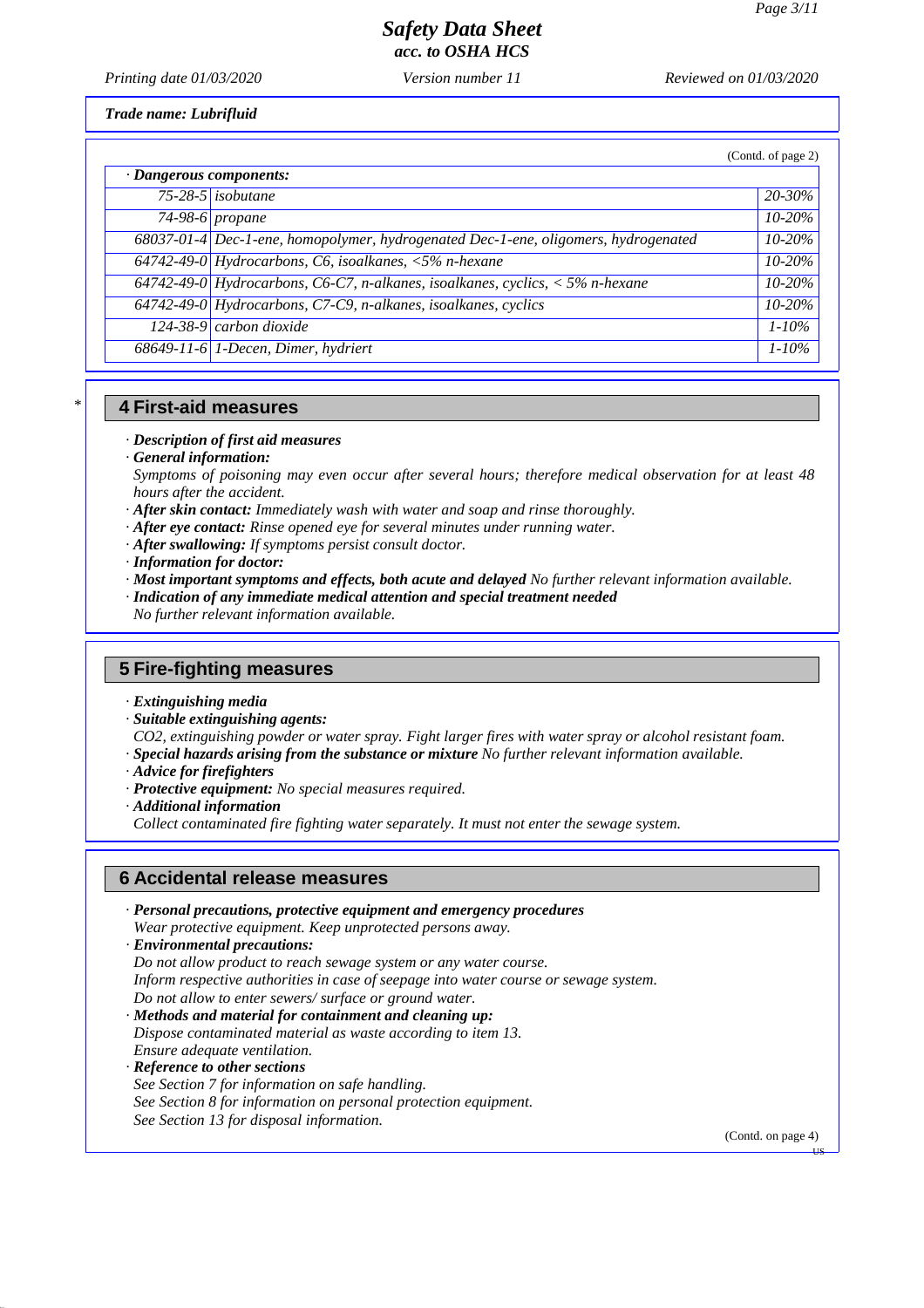(Contd. of page 2)

# *Safety Data Sheet*

*acc. to OSHA HCS*

*Printing date 01/03/2020 Version number 11 Reviewed on 01/03/2020*

*Trade name: Lubrifluid*

|                | · Protective Action Criteria for Chemicals                                         |                            |
|----------------|------------------------------------------------------------------------------------|----------------------------|
| $\cdot$ PAC-1: |                                                                                    |                            |
|                | $75-28-5$ isobutane                                                                | 5500* ppm                  |
|                | 74-98-6 propane                                                                    | $5500*$ ppm                |
|                | 68037-01-4 Dec-1-ene, homopolymer, hydrogenated Dec-1-ene, oligomers, hydrogenated | $30 \; mg/m^3$             |
|                | 64742-49-0 Hydrocarbons, C6, isoalkanes, $\langle 5\% \rangle$ n-hexane            | $1,000$ mg/m <sup>3</sup>  |
|                | 64742-49-0 Hydrocarbons, C6-C7, n-alkanes, isoalkanes, cyclics, $<$ 5% n-hexane    | $1,000 \; mg/m^3$          |
|                | 64742-49-0 Hydrocarbons, C7-C9, n-alkanes, isoalkanes, cyclics                     | $1,000 \; mg/m^3$          |
| $PAC-2$ :      |                                                                                    |                            |
|                | 75-28-5 isobutane                                                                  | $17000**$ ppm              |
|                | 74-98-6 propane                                                                    | $17000**$ ppm              |
|                | 68037-01-4 Dec-1-ene, homopolymer, hydrogenated Dec-1-ene, oligomers, hydrogenated | 330 mg/ $m^3$              |
|                | 64742-49-0 Hydrocarbons, C6, isoalkanes, $\langle 5\% \text{ n-}h$ exane           | $11,000$ mg/m <sup>3</sup> |
|                | 64742-49-0 Hydrocarbons, C6-C7, n-alkanes, isoalkanes, cyclics, $<$ 5% n-hexane    | $11,000$ mg/m <sup>3</sup> |
|                | 64742-49-0 Hydrocarbons, C7-C9, n-alkanes, isoalkanes, cyclics                     | $11,000 \; mg/m^3$         |
| $PAC-3$ :      |                                                                                    |                            |
|                | 75-28-5 isobutane                                                                  | 53000*** ppm               |
|                | 74-98-6 propane                                                                    | 33000*** ppm               |
|                | 68037-01-4 Dec-1-ene, homopolymer, hydrogenated Dec-1-ene, oligomers, hydrogenated | $2,000$ mg/m <sup>3</sup>  |
|                | 64742-49-0 Hydrocarbons, C6, isoalkanes, $\langle 5\% \text{ n-}h$ exane           | $66,000$ mg/m <sup>3</sup> |
|                | 64742-49-0 Hydrocarbons, C6-C7, n-alkanes, isoalkanes, cyclics, $<$ 5% n-hexane    | $66,000$ mg/m <sup>3</sup> |
|                | $64742-49-0$ Hydrocarbons, C7-C9, n-alkanes, isoalkanes, cyclics                   | $66,000$ mg/m <sup>3</sup> |

#### **7 Handling and storage**

*· Handling:*

- *· Precautions for safe handling Ensure good ventilation/exhaustion at the workplace.*
- *· Information about protection against explosions and fires:*
- *Do not spray on a naked flame or any incandescent material.*
- *Keep ignition sources away - Do not smoke.*

*Pressurized container: protect from sunlight and do not expose to temperatures exceeding 50°C, i.e. electric lights. Do not pierce or burn, even after use.*

- *· Conditions for safe storage, including any incompatibilities*
- *· Storage:*
- *· Requirements to be met by storerooms and receptacles:*

*Observe official regulations on storing packagings with pressurized containers.*

*· Information about storage in one common storage facility: Store away from oxidizing agents.*

*· Further information about storage conditions:*

*Pressurized container: protect from sunlight and do not expose to temperatures exceeding 50°C, i.e. electric lights. Do not pierce or burn, even after use.*

- *· Storage class: 2 B*
- *· Specific end use(s) No further relevant information available.*

### **8 Exposure controls/personal protection**

*· Additional information about design of technical systems: No further data; see item 7.*

*· Control parameters*

*· Components with limit values that require monitoring at the workplace:*

*The following constituents are the only constituents of the product which have a PEL, TLV or other recommended exposure limit.*

(Contd. on page 5)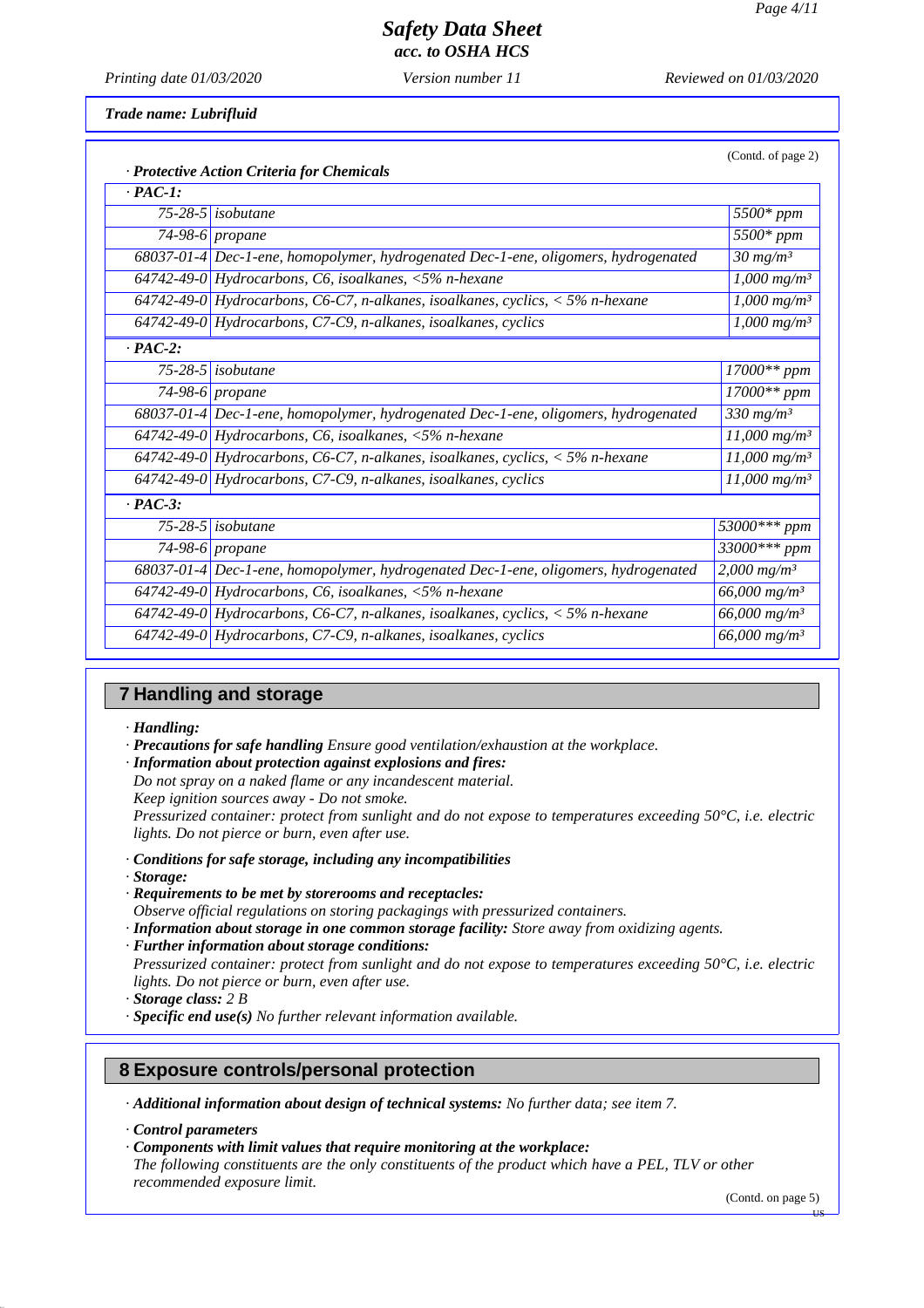## *Safety Data Sheet*

*acc. to OSHA HCS*

*Printing date 01/03/2020 Version number 11 Reviewed on 01/03/2020*

### *Trade name: Lubrifluid*

| At this time, the other constituents have no known exposure limits.                                                                                                                                                         | (Contd. of page 4) |
|-----------------------------------------------------------------------------------------------------------------------------------------------------------------------------------------------------------------------------|--------------------|
| 75-28-5 isobutane                                                                                                                                                                                                           |                    |
| TLV Short-term value: $2370$ mg/m <sup>3</sup> , 1000 ppm                                                                                                                                                                   |                    |
| (EX)                                                                                                                                                                                                                        |                    |
| 74-98-6 propane                                                                                                                                                                                                             |                    |
| PEL Long-term value: 1800 mg/m <sup>3</sup> , 1000 ppm                                                                                                                                                                      |                    |
| REL Long-term value: 1800 mg/m <sup>3</sup> , 1000 ppm                                                                                                                                                                      |                    |
| TLV refer to Appendix F inTLVs&BEIs book; D, EX                                                                                                                                                                             |                    |
| 124-38-9 carbon dioxide                                                                                                                                                                                                     |                    |
| PEL Long-term value: 9000 mg/m <sup>3</sup> , 5000 ppm                                                                                                                                                                      |                    |
| REL Short-term value: $54,000$ mg/m <sup>3</sup> , 30,000 ppm                                                                                                                                                               |                    |
| Long-term value: 9000 mg/m <sup>3</sup> , 5000 ppm                                                                                                                                                                          |                    |
| TLV Short-term value: 54,000 mg/m <sup>3</sup> , 30,000 ppm                                                                                                                                                                 |                    |
| Long-term value: 9000 mg/m <sup>3</sup> , 5000 ppm                                                                                                                                                                          |                    |
| · Additional information: The lists that were valid during the creation were used as basis.                                                                                                                                 |                    |
| · Exposure controls                                                                                                                                                                                                         |                    |
| · Personal protective equipment:                                                                                                                                                                                            |                    |
| · General protective and hygienic measures:                                                                                                                                                                                 |                    |
| Keep away from foodstuffs, beverages and feed.<br>Immediately remove all soiled and contaminated clothing.                                                                                                                  |                    |
| Wash hands before breaks and at the end of work.                                                                                                                                                                            |                    |
| Do not inhale gases / fumes / aerosols.                                                                                                                                                                                     |                    |
| Avoid contact with the skin.                                                                                                                                                                                                |                    |
| Avoid contact with the eyes and skin.                                                                                                                                                                                       |                    |
| · Breathing equipment:<br>Use suitable respiratory protective device when high concentrations are present.                                                                                                                  |                    |
| Filter AX                                                                                                                                                                                                                   |                    |
| In case of brief exposure or low pollution use respiratory filter device. In case of intensive or longer exposure                                                                                                           |                    |
| use respiratory protective device that is independent of circulating air.                                                                                                                                                   |                    |
| Not necessary if room is well-ventilated.<br>· Protection of hands:                                                                                                                                                         |                    |
|                                                                                                                                                                                                                             |                    |
|                                                                                                                                                                                                                             |                    |
| Protective gloves                                                                                                                                                                                                           |                    |
|                                                                                                                                                                                                                             |                    |
| The glove material has to be impermeable and resistant to the product/ the substance/ the preparation.                                                                                                                      |                    |
| Due to missing tests no recommendation to the glove material can be given for the product/ the preparation/                                                                                                                 |                    |
| the chemical mixture.<br>Selection of the glove material on consideration of the penetration times, rates of diffusion and the                                                                                              |                    |
| degradation                                                                                                                                                                                                                 |                    |
| · Material of gloves                                                                                                                                                                                                        |                    |
| Nitrile rubber, NBR                                                                                                                                                                                                         |                    |
| Recommended thickness of the material: $\geq 0.3$ mm                                                                                                                                                                        |                    |
| The selection of the suitable gloves does not only depend on the material, but also on further marks of quality<br>and varies from manufacturer to manufacturer. As the product is a preparation of several substances, the |                    |
| resistance of the glove material can not be calculated in advance and has therefore to be checked prior to the                                                                                                              |                    |
| application.                                                                                                                                                                                                                |                    |
| · Penetration time of glove material                                                                                                                                                                                        |                    |
| The exact break through time has to be found out by the manufacturer of the protective gloves and has to be<br>observed.                                                                                                    |                    |
| · Eye protection: Not required.                                                                                                                                                                                             |                    |
|                                                                                                                                                                                                                             |                    |
|                                                                                                                                                                                                                             | (Contd. on page 6) |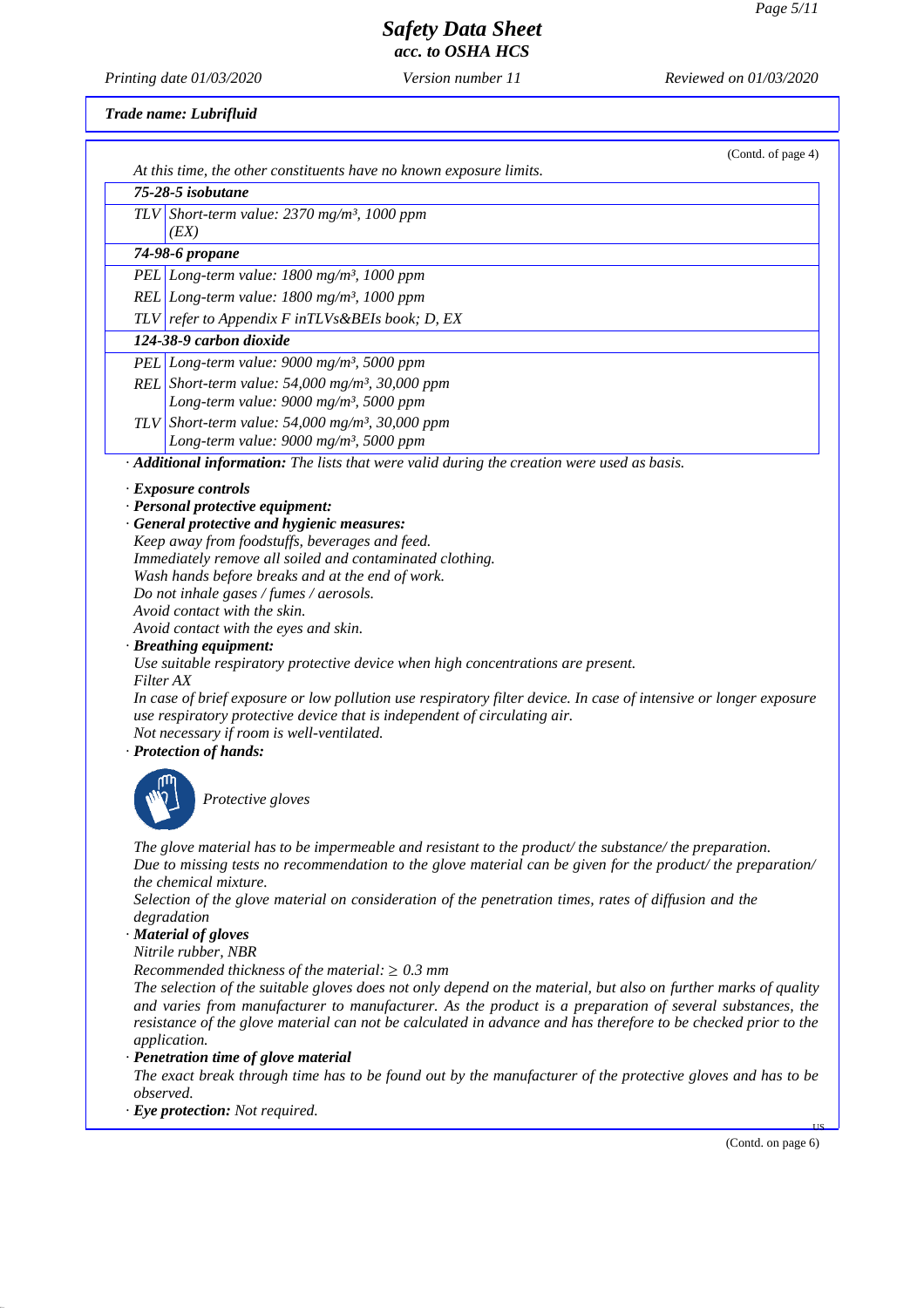*Printing date 01/03/2020 Version number 11 Reviewed on 01/03/2020*

*Trade name: Lubrifluid*

(Contd. of page 5)

| 9 Physical and chemical properties                                                                    |                                                                                               |  |
|-------------------------------------------------------------------------------------------------------|-----------------------------------------------------------------------------------------------|--|
| · Information on basic physical and chemical properties<br>General Information<br>$\cdot$ Appearance: |                                                                                               |  |
| Form:                                                                                                 | Aerosol                                                                                       |  |
| Color:                                                                                                | Colorless                                                                                     |  |
| $\cdot$ Odor:                                                                                         | Characteristic                                                                                |  |
| · Odor threshold:                                                                                     | Not determined.                                                                               |  |
| $\cdot$ pH-value:                                                                                     | Not determined.                                                                               |  |
| Change in condition<br><b>Melting point/Melting range:</b><br><b>Boiling point/Boiling range:</b>     | Undetermined.<br>Not applicable, as aerosol.                                                  |  |
| · Flash point:                                                                                        | $-60 °C (-140 °F)$                                                                            |  |
| · Flammability (solid, gaseous):                                                                      | Extremely flammable liquefied gas.                                                            |  |
| · Ignition temperature:                                                                               | >200 °C (>392 °F)                                                                             |  |
| · Decomposition temperature:                                                                          | Not determined.                                                                               |  |
| · Auto igniting:                                                                                      | Product is not selfigniting.                                                                  |  |
| · Danger of explosion:                                                                                | Product is not explosive. However, formation of explosive air/vapor<br>mixtures are possible. |  |
| · Explosion limits:                                                                                   |                                                                                               |  |
| Lower:                                                                                                | $1$ Vol $\%$                                                                                  |  |
| <b>Upper:</b>                                                                                         | 10.9 Vol %                                                                                    |  |
| · Vapor pressure:                                                                                     | Not determined.                                                                               |  |
| $\cdot$ Density at 20 $\cdot$ C (68 $\cdot$ F):                                                       | $0.62$ g/cm <sup>3</sup> (5.17 lbs/gal)                                                       |  |
| · Relative density                                                                                    | Not determined.                                                                               |  |
| · Vapor density                                                                                       | Not determined.                                                                               |  |
| $\cdot$ Evaporation rate                                                                              | Not applicable.                                                                               |  |
| · Solubility in / Miscibility with<br>Water:                                                          | Not miscible or difficult to mix.                                                             |  |
| · Partition coefficient (n-octanol/water): Not determined.                                            |                                                                                               |  |
| · Viscosity:                                                                                          |                                                                                               |  |
| Dynamic:                                                                                              | Not determined.                                                                               |  |
| Kinematic:                                                                                            | Not determined.                                                                               |  |
| · Solvent content:                                                                                    |                                                                                               |  |
| Organic solvents:                                                                                     | 82.5 %                                                                                        |  |
| <b>VOC</b> content:                                                                                   | 82.55 %                                                                                       |  |
|                                                                                                       | 511.8 g/l / 4.27 lb/gal                                                                       |  |
| $·$ Other information                                                                                 | No further relevant information available.                                                    |  |

### **10 Stability and reactivity**

*· Reactivity No further relevant information available.*

*· Chemical stability*

- *· Thermal decomposition / conditions to be avoided:*
- *No decomposition if used and stored according to specifications.*
- *· Possibility of hazardous reactions Reacts violently with oxidizing agents.*
- *· Conditions to avoid No further relevant information available.*
- *· Incompatible materials: No further relevant information available.*

(Contd. on page 7)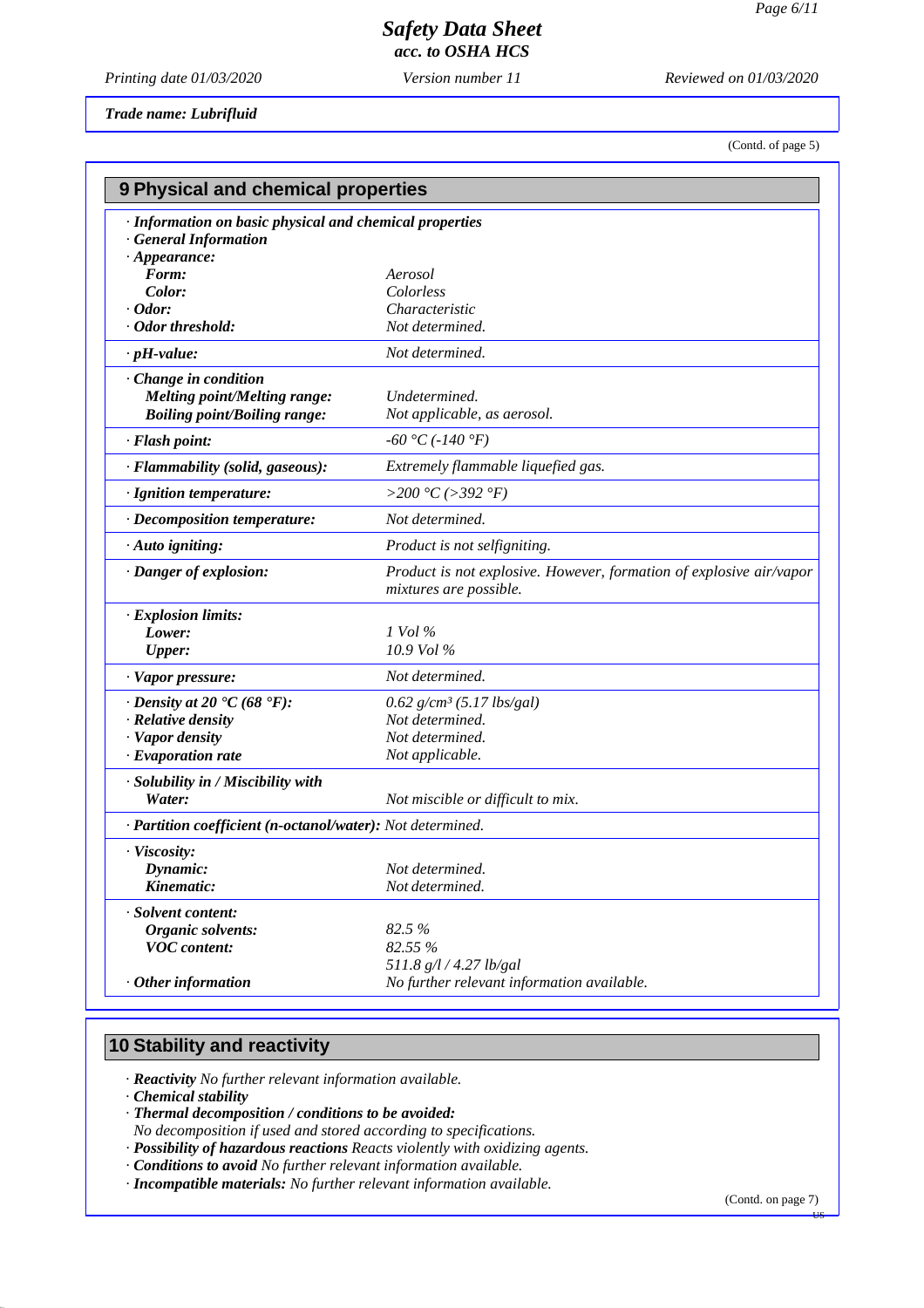# *Safety Data Sheet*

*acc. to OSHA HCS*

*Printing date 01/03/2020 Version number 11 Reviewed on 01/03/2020*

*Trade name: Lubrifluid*

(Contd. of page 6)

*· Hazardous decomposition products: Carbon monoxide and carbon dioxide*

### **11 Toxicological information**

*· Information on toxicological effects*

*· Acute toxicity:*

*\**

*· LD/LC50 values that are relevant for classification:*

*68037-01-4 Dec-1-ene, homopolymer, hydrogenated Dec-1-ene, oligomers, hydrogenated*

*Oral LD50 >5,000 mg/kg (rat)*

- *· Primary irritant effect:*
- *· on the skin: Irritant to skin and mucous membranes.*
- *· on the eye: No irritating effect.*
- *· Sensitization: No sensitizing effects known.*
- *· Additional toxicological information:*

*The product shows the following dangers according to internally approved calculation methods for preparations:*

*Harmful*

*Irritant*

*· Carcinogenic categories*

*· IARC (International Agency for Research on Cancer)*

*None of the ingredients is listed.*

*· NTP (National Toxicology Program)*

*None of the ingredients is listed.*

#### *· OSHA-Ca (Occupational Safety & Health Administration)*

*None of the ingredients is listed.*

### **12 Ecological information**

*· Toxicity*

*\**

- *· Aquatic toxicity: No further relevant information available.*
- *· Persistence and degradability No further relevant information available.*
- *· Behavior in environmental systems:*
- *· Bioaccumulative potential No further relevant information available.*
- *· Mobility in soil No further relevant information available.*
- *· Additional ecological information:*
- *· General notes:*
- *Water hazard class 2 (Self-assessment): hazardous for water*

*Do not allow product to reach ground water, water course or sewage system.*

*Danger to drinking water if even small quantities leak into the ground.*

- *· Results of PBT and vPvB assessment*
- *· PBT: Not applicable.*
- *· vPvB: Not applicable.*
- *· Other adverse effects No further relevant information available.*

### **13 Disposal considerations**

- *· Waste treatment methods*
- *· Recommendation:*

*Must not be disposed of together with household garbage. Do not allow product to reach sewage system.*

(Contd. on page 8)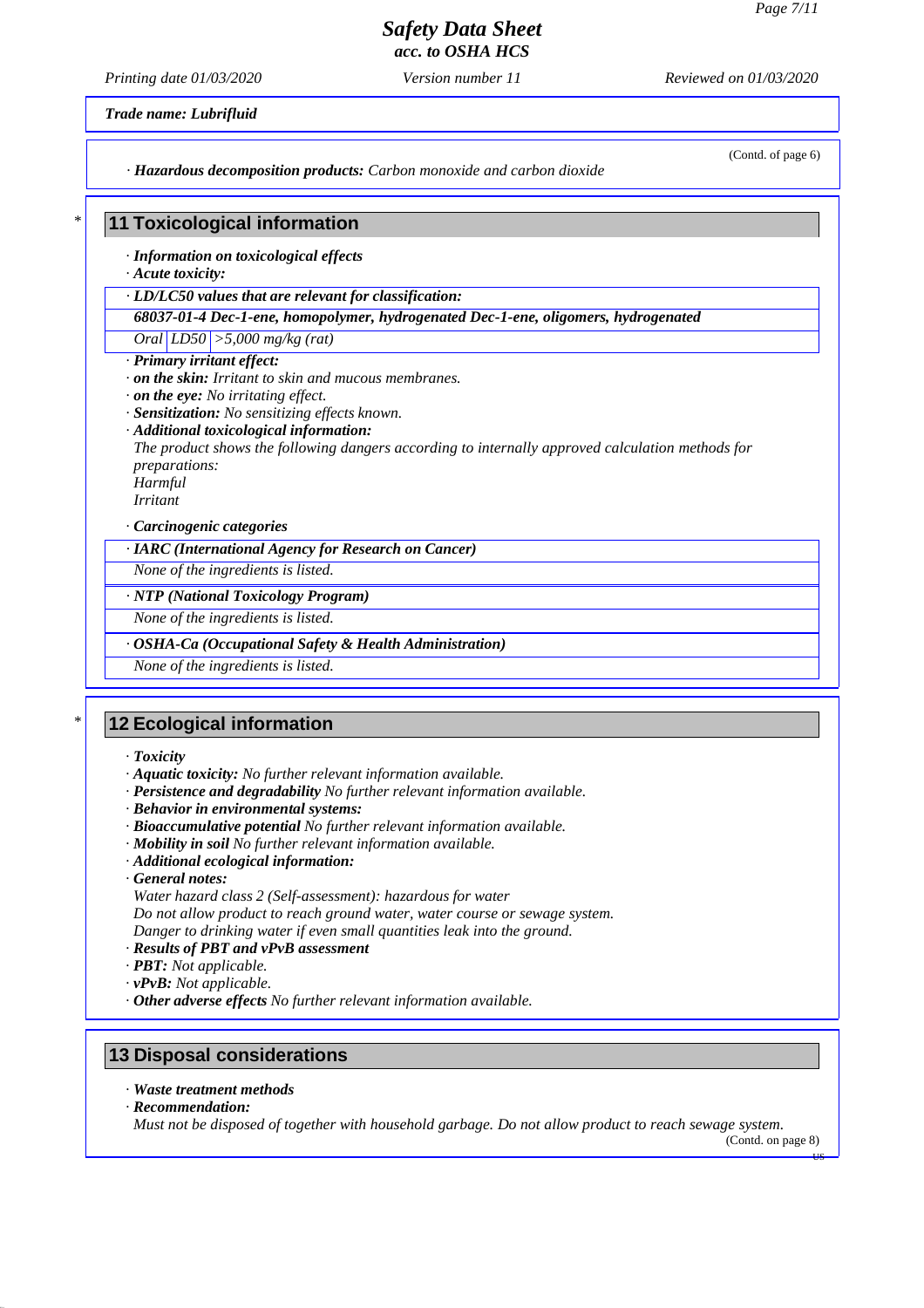(Contd. of page 7)

## *Safety Data Sheet*

*acc. to OSHA HCS*

*Printing date 01/03/2020 Version number 11 Reviewed on 01/03/2020*

*Trade name: Lubrifluid*

*· Uncleaned packagings:*

*· Recommendation: Disposal must be made according to official regulations.*

| <b>14 Transport information</b>                                                         |                                                                                                                                                                                                                                                                       |
|-----------------------------------------------------------------------------------------|-----------------------------------------------------------------------------------------------------------------------------------------------------------------------------------------------------------------------------------------------------------------------|
| $\cdot$ UN-Number<br>· DOT, ADR, IMDG, IATA                                             | <b>UN1950</b>                                                                                                                                                                                                                                                         |
| · UN proper shipping name<br>$\cdot$ DOT<br>$\cdot$ ADR<br>$\cdot$ IMDG<br>$\cdot$ IATA | Aerosols, flammable<br>1950 AEROSOLS, ENVIRONMENTALLY HAZARDOUS<br>AEROSOLS (Hydrocarbons, C6-C7, n-alkanes, isoalkanes,<br>cyclics, $\langle 5\% \rangle$ n-hexane, Hydrocarbons, C7-C9, n-alkanes,<br>isoalkanes, cyclics), MARINE POLLUTANT<br>AEROSOLS, flammable |
|                                                                                         |                                                                                                                                                                                                                                                                       |
| · Transport hazard class(es)<br>$\cdot$ DOT                                             |                                                                                                                                                                                                                                                                       |
| · Class<br>$-Label$                                                                     | 2.1<br>2.1                                                                                                                                                                                                                                                            |
| $\cdot$ ADR                                                                             |                                                                                                                                                                                                                                                                       |
| · Class<br>$-Label$                                                                     | 2 5F Gases<br>2.1                                                                                                                                                                                                                                                     |
| $\cdot$ IMDG                                                                            |                                                                                                                                                                                                                                                                       |
| · Class<br>$\cdot$ <i>Label</i>                                                         | 2.1<br>2.1                                                                                                                                                                                                                                                            |
| $\cdot$ IATA                                                                            |                                                                                                                                                                                                                                                                       |
| · Class                                                                                 | 2.1                                                                                                                                                                                                                                                                   |
| $-Label$                                                                                | 2.1                                                                                                                                                                                                                                                                   |
| · Packing group<br>· DOT, ADR, IMDG, IATA                                               | Void                                                                                                                                                                                                                                                                  |
| · Environmental hazards:<br>· Marine pollutant:                                         | Product contains environmentally hazardous substances:<br>oleoylsarcosine<br>Symbol (fish and tree)                                                                                                                                                                   |
| · Special marking (ADR):                                                                | Symbol (fish and tree)                                                                                                                                                                                                                                                |
| · Special precautions for user                                                          | Warning: Gases                                                                                                                                                                                                                                                        |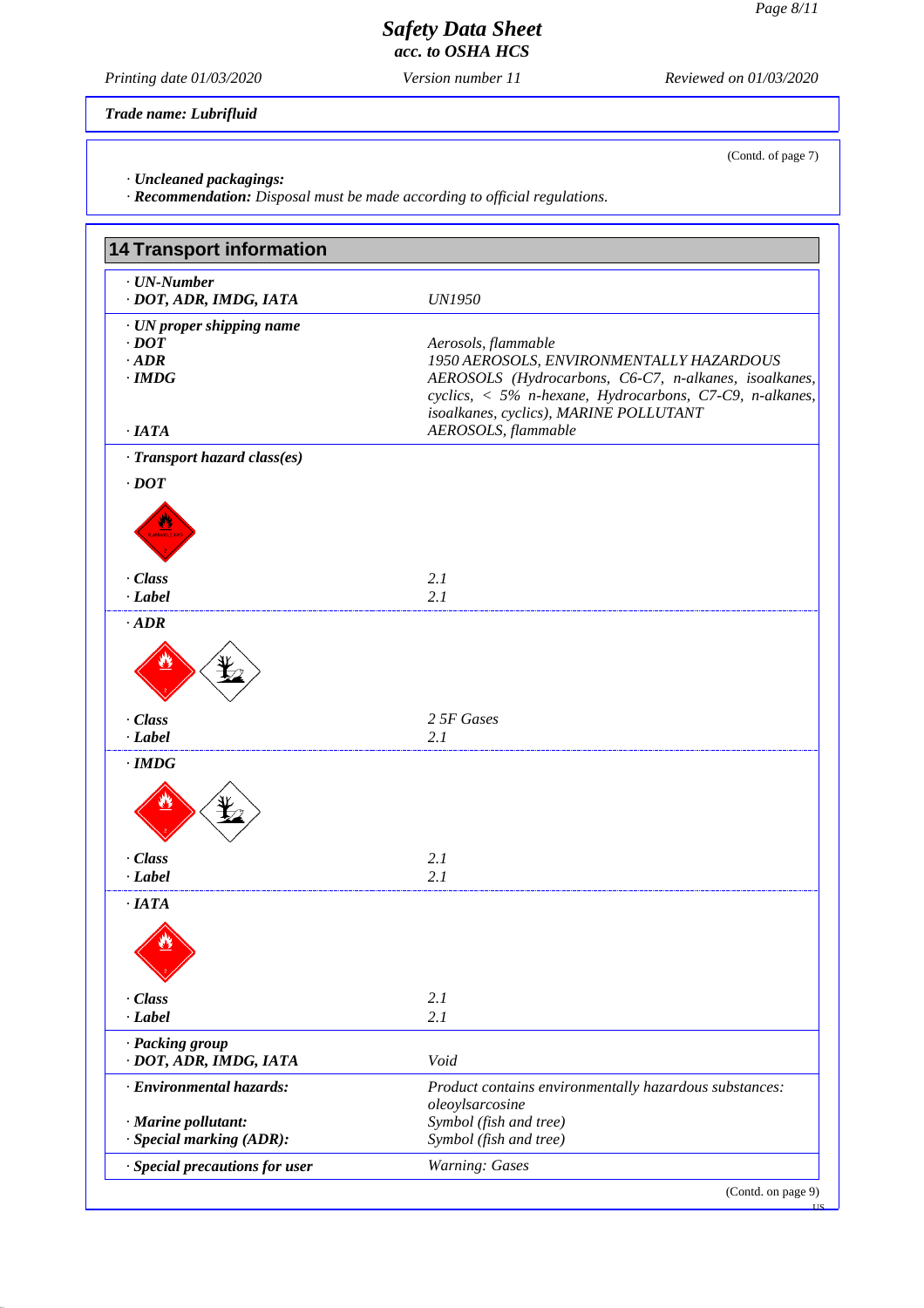*Printing date 01/03/2020 Version number 11 Reviewed on 01/03/2020*

*Trade name: Lubrifluid*

|                                                 | (Contd. of page 8)                                                                    |
|-------------------------------------------------|---------------------------------------------------------------------------------------|
| · Hazard identification number (Kemler code): - |                                                                                       |
| · EMS Number:                                   | $F$ -D,S-U                                                                            |
| · Stowage Code                                  | SW1 Protected from sources of heat.                                                   |
|                                                 | SW22 For AEROSOLS with a maximum capacity of 1 litre:                                 |
|                                                 | Category A. For AEROSOLS with a capacity above 1 litre:                               |
|                                                 | Category B. For WASTE AEROSOLS: Category C, Clear of                                  |
|                                                 | living quarters.                                                                      |
| · Segregation Code                              | SG69 For AEROSOLS with a maximum capacity of 1 litre:                                 |
|                                                 | Segregation as for class 9. Stow "separated from" class 1<br>except for division 1.4. |
|                                                 | For AEROSOLS with a capacity above 1 litre:                                           |
|                                                 | Segregation as for the appropriate subdivision of class 2.                            |
|                                                 | For WASTE AEROSOLS:                                                                   |
|                                                 | Segregation as for the appropriate subdivision of class 2.                            |
| · Transport in bulk according to Annex II of    |                                                                                       |
| <b>MARPOL73/78 and the IBC Code</b>             | Not applicable.                                                                       |
| · Transport/Additional information:             |                                                                                       |
| $.$ DOT                                         |                                                                                       |
| • Quantity limitations                          | On passenger aircraft/rail: 75 kg                                                     |
|                                                 | On cargo aircraft only: 150 kg                                                        |
| $-ADR$                                          |                                                                                       |
| $\cdot$ Excepted quantities (EQ)                | Code: E0                                                                              |
|                                                 | Not permitted as Excepted Quantity                                                    |
| $\cdot$ IMDG                                    |                                                                                       |
| $\cdot$ Limited quantities (LQ)                 | II.                                                                                   |
| $\cdot$ Excepted quantities (EQ)                | Code: E0                                                                              |
|                                                 | Not permitted as Excepted Quantity                                                    |
| · UN "Model Regulation":                        | UN 1950 AEROSOLS, 2.1, ENVIRONMENTALLY<br><b>HAZARDOUS</b>                            |

## **15 Regulatory information**

*\**

*· Safety, health and environmental regulations/legislation specific for the substance or mixture*

| · Sara                                                        |  |
|---------------------------------------------------------------|--|
| · Section 355 (extremely hazardous substances):               |  |
| None of the ingredients is listed.                            |  |
| · Section 313 (Specific toxic chemical listings):             |  |
| None of the ingredients is listed.                            |  |
| · TSCA (Toxic Substances Control Act):                        |  |
| All components have the value ACTIVE.                         |  |
| · Hazardous Air Pollutants                                    |  |
| None of the ingredients is listed.                            |  |
| $\cdot$ Proposition 65                                        |  |
| Chemicals known to cause cancer:                              |  |
| None of the ingredients is listed.                            |  |
| · Chemicals known to cause reproductive toxicity for females: |  |
| None of the ingredients is listed.                            |  |
| · Chemicals known to cause reproductive toxicity for males:   |  |
| None of the ingredients is listed.                            |  |

(Contd. on page 10)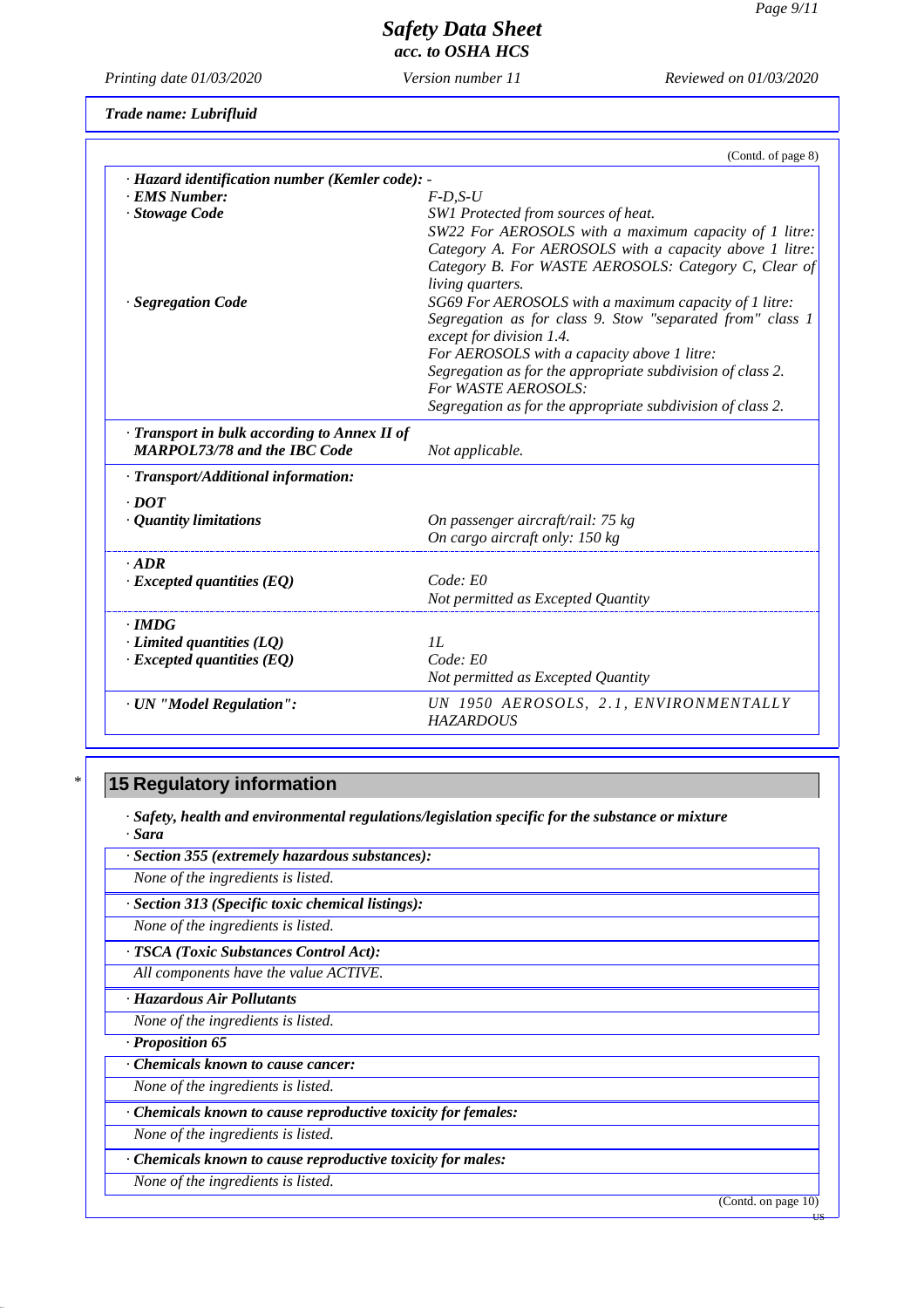## *Safety Data Sheet*

*acc. to OSHA HCS*

*Printing date 01/03/2020 Version number 11 Reviewed on 01/03/2020*

*Trade name: Lubrifluid*

(Contd. of page 9)

*· Chemicals known to cause developmental toxicity: None of the ingredients is listed.*

*· Carcinogenic categories*

*· EPA (Environmental Protection Agency)*

*None of the ingredients is listed.*

*· TLV (Threshold Limit Value established by ACGIH)*

*None of the ingredients is listed.*

*· NIOSH-Ca (National Institute for Occupational Safety and Health)*

*None of the ingredients is listed.*

*· GHS label elements*

*The product is classified and labeled according to the Globally Harmonized System (GHS).*

*· Hazard pictograms*



*· Signal word Danger*

*· Hazard-determining components of labeling:*

*Dec-1-ene, homopolymer, hydrogenated Dec-1-ene, oligomers, hydrogenated Hydrocarbons, C6, isoalkanes, <5% n-hexane*

*Hydrocarbons, C6-C7, n-alkanes, isoalkanes, cyclics, < 5% n-hexane*

*Hydrocarbons, C7-C9, n-alkanes, isoalkanes, cyclics*

*· Hazard statements*

*Extremely flammable aerosol.*

*Contains gas under pressure; may explode if heated.*

*Harmful in contact with skin.*

*Causes skin irritation.*

*May cause drowsiness or dizziness.*

*May be fatal if swallowed and enters airways.*

*· Precautionary statements*

*Keep away from heat/sparks/open flames/hot surfaces. - No smoking. Do not spray on an open flame or other ignition source.*

*Pressurized container: Do not pierce or burn, even after use.*

*Avoid breathing spray.*

*Wash thoroughly after handling.*

*Avoid release to the environment.*

*Wear protective gloves.*

*If on skin: Wash with plenty of water.*

*IF INHALED: Remove person to fresh air and keep comfortable for breathing.*

*Call a poison center/doctor if you feel unwell.*

*If skin irritation occurs: Get medical advice/attention.*

*Protect from sunlight. Do not expose to temperatures exceeding 50°C/122°F.*

*Dispose of contents/container in accordance with local/regional/national/international regulations.*

*· Chemical safety assessment: A Chemical Safety Assessment has not been carried out.*

#### **16 Other information**

This information is based on our present knowledge. However, this shall not constitute a guarantee for any *specific product features and shall not establish a legally valid contractual relationship.*

*· Department issuing SDS: Product Stewardship*

*· Date of preparation / last revision 01/03/2020 / 10*

(Contd. on page 11)